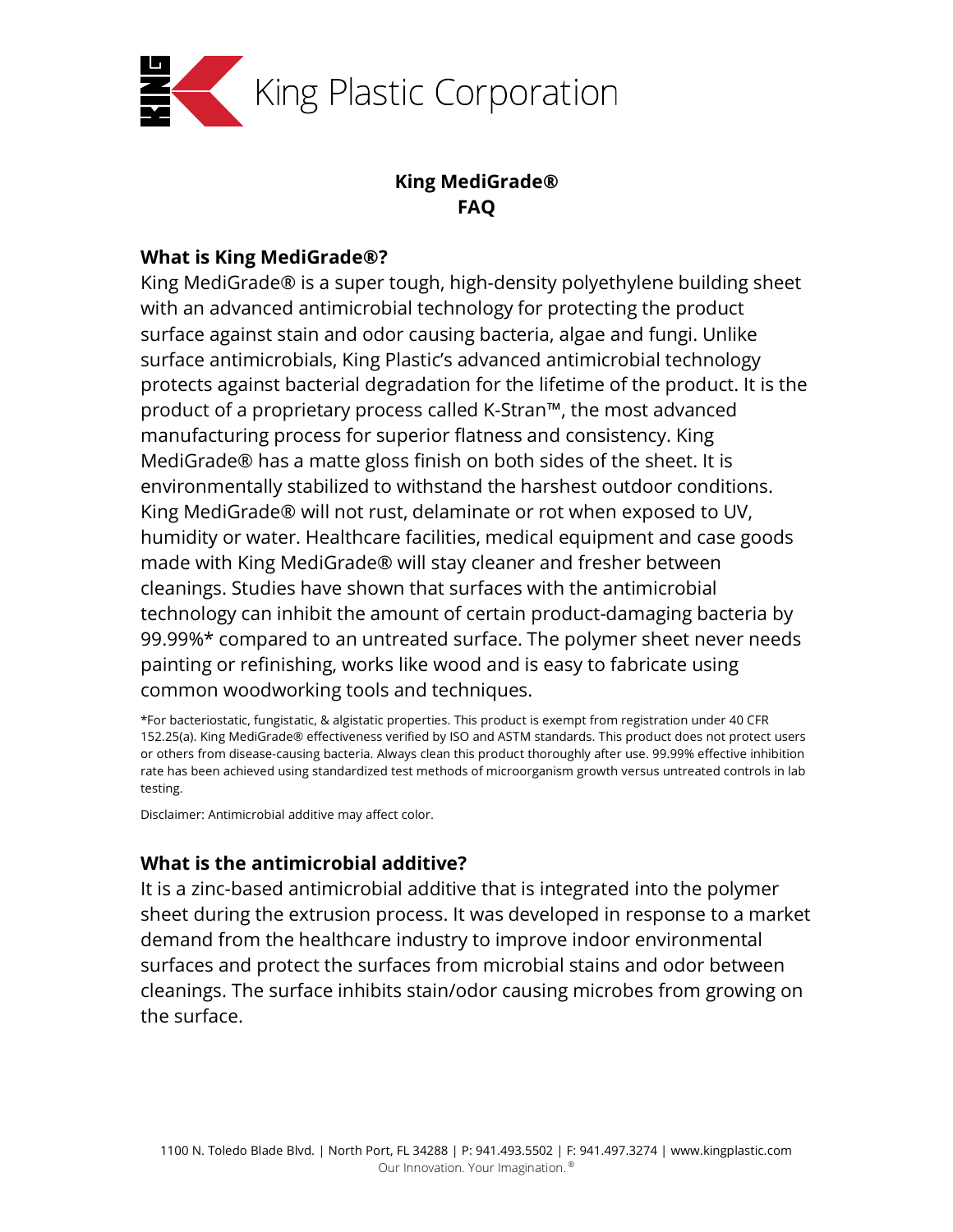

### **What type of finish?**

Matte gloss finish on both sides of the sheet.

### **What colors are available?**

King MediGrade® is made in 4 standard colors: Dolphin Gray, Sanshade, Seafoam, and White/White. It is available in 6 additional colors: Black, Mocha Brown, Nutmeg, Indigo, Charcoal Gray, and Slate Gray.

Contact Customer Service for availability and minimums.

### **Can you custom color match?**

Yes. Please call Customer Service at 941.493.5502.

### **What is required for custom orders?**

Please call Customer Service at 941.493.5502.

### **What sizes are available?**

King MediGrade® standard sheet size is 48" x 96". Standard gauges are 1/4", 1/2" and 3/4". Custom sheet sizes and gauges available upon request. Please call Customer Service at 941.493.5502.

#### **Is King MediGrade® available with a flame retardant?**

Please call Customer Service at 941.493.5502.

## **How to sell against competing antimicrobials i.e Silver, Triclosan?**

Silver and Triclosan both leach a toxin into the environment. They must leach their active ingredient and the microbe must metabolize (ingest) the "poison" to be effective. This mode of action can lead to environmental contamination, and resistant and adaptive organisms. By contrast, King Plastic's advanced antimicrobial technology is non-leaching and nonmigrating. The advanced antimicrobial technology disrupts the cell wall of a microbe, and is not depleted over time. It is an environmentally preferable solution to inhibiting the growth of microbes. (SEE CHART).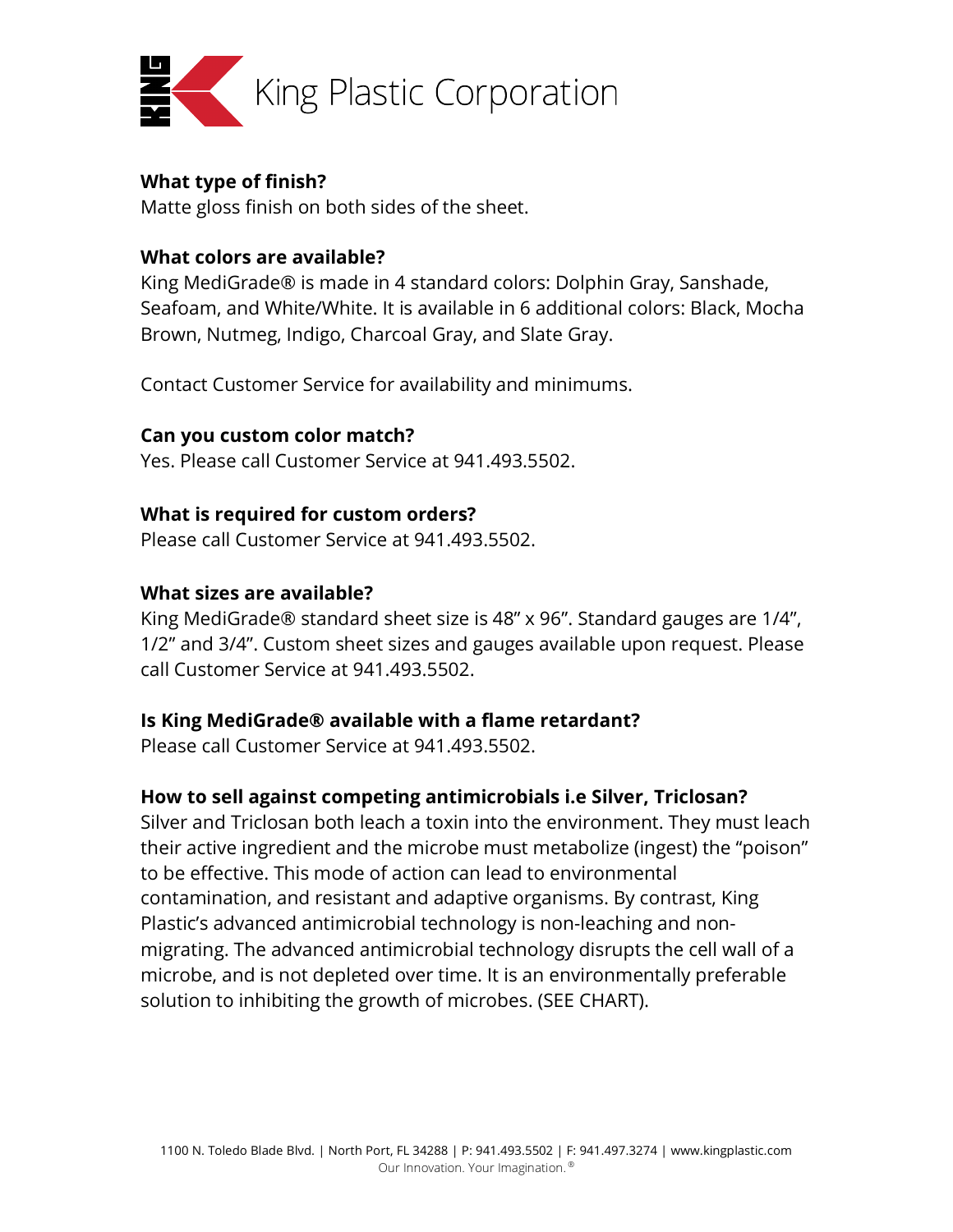

|                                                                                  | <b>King Advanced</b><br><b>Antimicrobial Technology</b><br><b>Zinc</b> | <b>Silver-Based</b>                                                                                                | Triclosan-Based<br><b>Microban</b>                                                                                               |
|----------------------------------------------------------------------------------|------------------------------------------------------------------------|--------------------------------------------------------------------------------------------------------------------|----------------------------------------------------------------------------------------------------------------------------------|
| <b>Mode of Action</b>                                                            | Physically ruptures the cell<br>membrane                               | Releases ionic free radicals<br>that react with cell DNA and<br>disrupt the critical life<br>processes in the cell | Releases toxic bischlorinated<br>phenol (PBC) for consumption<br>or cellular absorption, causing<br>lethal mutations in the cell |
| Leaching: Bleeding onto<br>the user, into the water,<br>and into the environment | No leaching                                                            | Leaches for its mode of action<br>Must leach to work                                                               | Leaches for its mode of action<br>Must leach to work                                                                             |
| <b>Durability</b>                                                                | Permanent                                                              | Service life 1-3 years                                                                                             | Service life 1-3 years                                                                                                           |
| Cost                                                                             | Economical                                                             | The cost of silver is high                                                                                         | Intermediate                                                                                                                     |
| <b>Effectiveness</b>                                                             | Bacteria, fungi and algae that<br>cause stains and odors               | Action variable based on<br>concentration and test or<br>use conditions                                            | Action variable based on<br>concentration and test or use<br>conditions                                                          |
| Log Reduction(1-6,<br>1 being the lowest,<br>6 being the highest)                | 4 on 24 hour test &<br>2 hour test                                     | 1-2 on a 24 hour test                                                                                              | 2 on a 24 hour test                                                                                                              |
| <b>Distribution</b>                                                              | World wide                                                             | Varies by company                                                                                                  | Not accepted or available in<br>certain areas of the world                                                                       |

## **Is King MediGrade® registered with the EPA?**

King MediGrade® is exempt from EPA registration under 40 CFR 152.25(a) (commonly known as the "treated article exemption"). The active ingredient in King MediGrade® is EPA registered and accepted for use in polymers and plastics.

# **Has King MediGrade® been tested for antimicrobial efficacy?**

King MediGrade® has been tested at third party microbiology labs using ASTM E2149 and JIS Z2801 to verify its effectiveness against representative gram positive and gram negative bacteria.

# **Why can't King Plastic say the final products made from King MediGrade® kill 99.99% of bacteria, etc.?**

To make these claims extends far beyond what is allowed under the treated article exemption – protection of the article (King MediGrade® polymer sheet) from bacteria, mildew, and/or algae that cause odors and surface stains, thus extending the life of the material. To make these claims, King MediGrade® itself would need to be EPA registered. The EPA reserves those types of kill claims for sanitizers, disinfectants, and sterilants. Per EPA regulation, solid surfaces can contain an antimicrobial, but only for the protection of the product itself. Making 99.99% claims implies a public health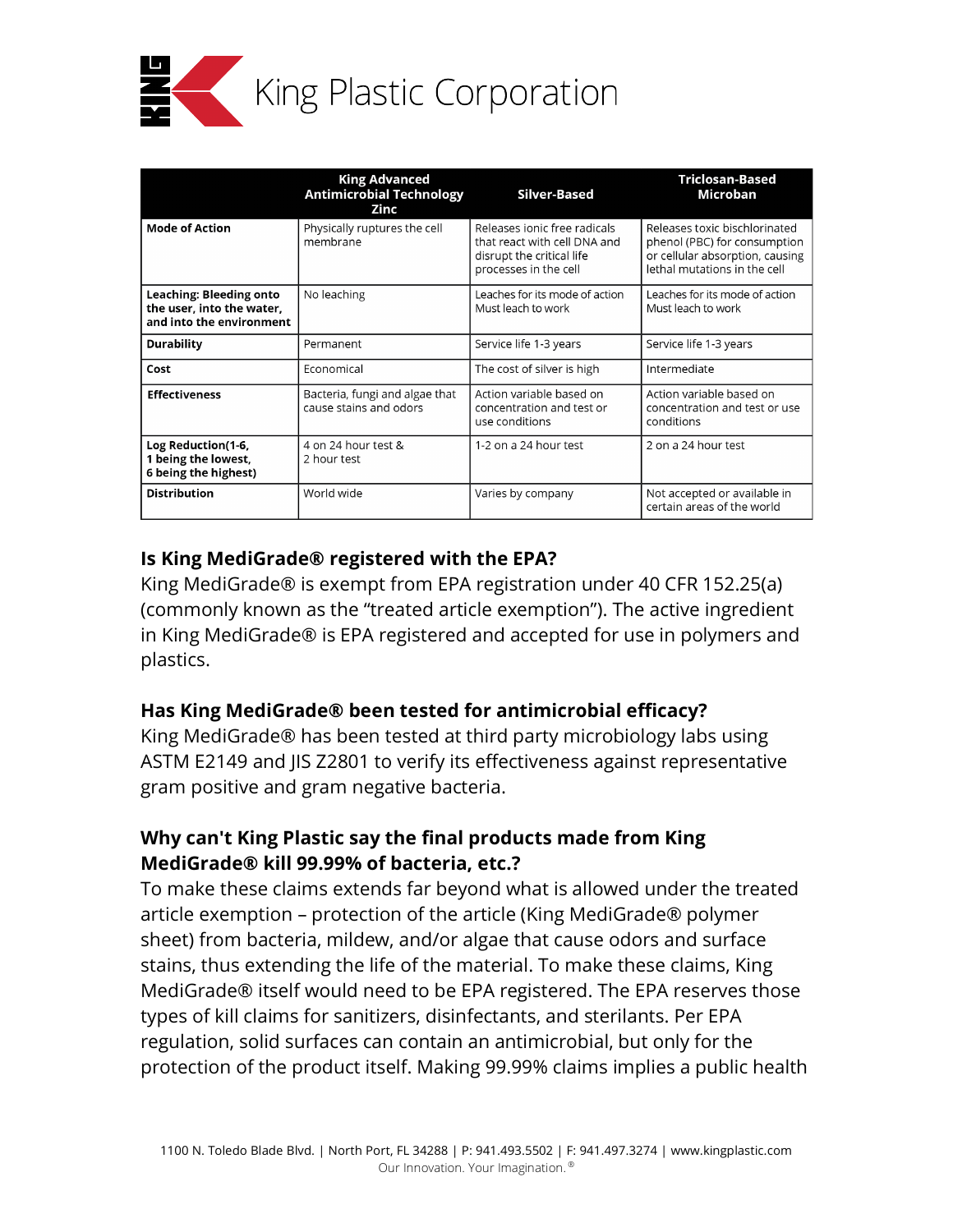

claim. EPA does not want people thinking that because my cabinets are antimicrobial, for instance, perhaps they don't have to clean them. Standardized cleaning and disinfection are still the best practice to keep healthy indoor environments. King MediGrade® is a durable material that resists bacterial stains and odors between cleanings.

## **Why doesn't it extend such protection to user?**

Extending the claims to public health organisms (E.coli, MRSA, etc.) would require EPA registration. Extending those claims to protection of people (i.e. reducing the spread of a disease), would make the plastic sheet a drug or device subject to FDA requirements. We are not claiming to protect people. We are protecting our surfaces. Claiming to protect a persons' health is in the realm of disinfectants and sanitizers (EPA) and drugs (FDA). Regular cleaning and disinfection is still the best practice for keeping people healthy. King MediGrade® provides a durable surface that is resistant to stain and odor bacterial growth and easy to clean and disinfect, to keep surfaces cleaner between cleanings.

## **What are the features and benefits of King MediGrade®?**

- Environmentally stabilized UV stabilized and waterproof
- Effective in protecting the product surface from bacterial degradation
- Inhibits the ability of product-damaging microbes from growing and spreading on the surface
- No volatile organic compounds (VOCs)
- Chemical-resistant and easy to clean
- Will not rust, delaminate or rot
- No finishing or painting required
- Works like wood
- Easy to fabricate
- High-impact strength
- Qualifies for LEED points
- Made to last a lifetime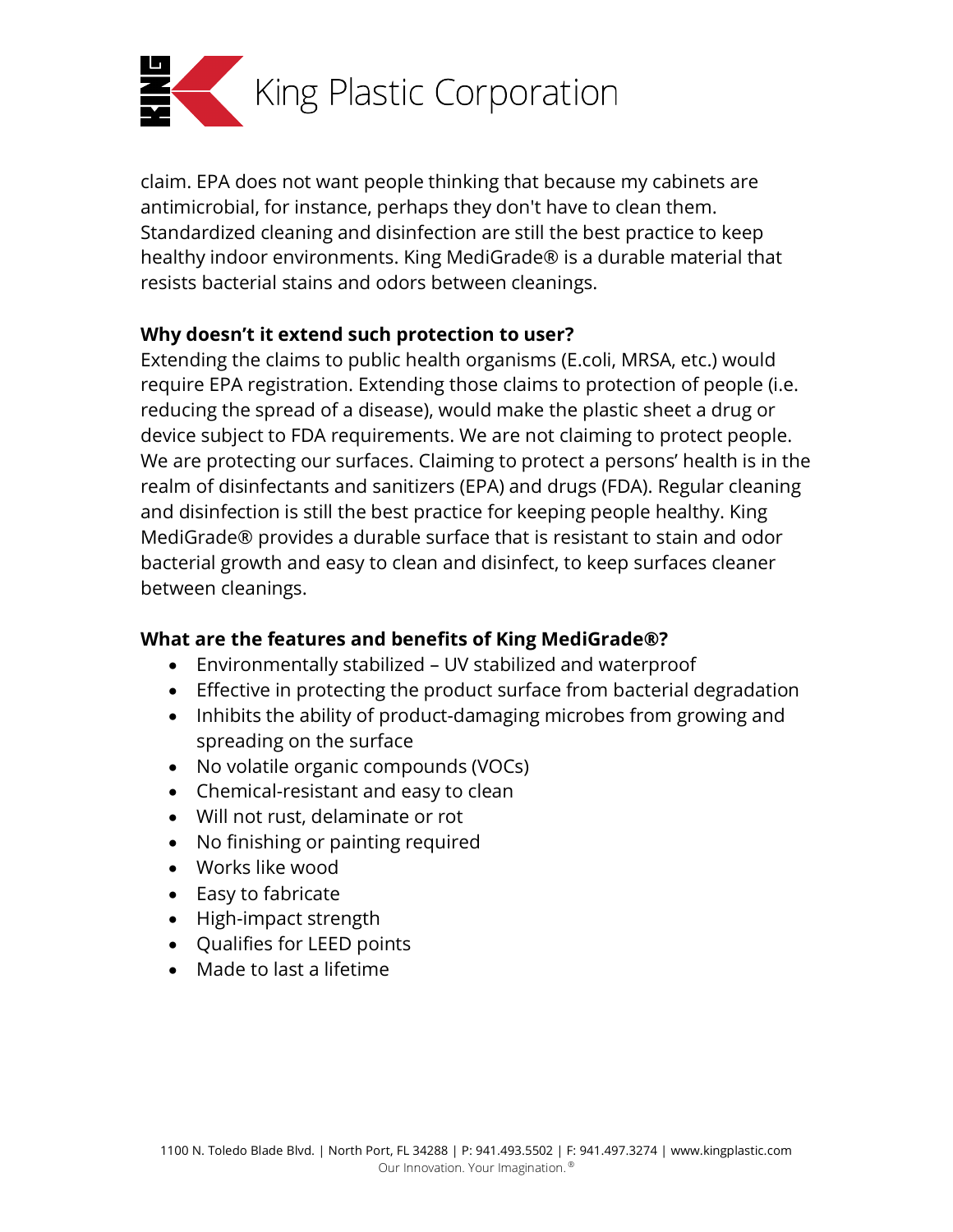

## **How can the material be fabricated and finished?**

Use standard woodworking tools: table saws, table routers, drills, blades and bits. Carbide router bits with two to four flutes are recommended. For more information, please refer to the fabrication brochures.

## **How to clean and maintain?**

- To clean everyday dirt and stains, use ether Mr. Clean Magic Eraser, Soft Scrub® or Simple Green Concentrate at full strength with a nylon scrubby or stiff nylon brush. Scrub lightly; excess force can mar the finish.
- Persistent stains will usually go away if you soak the area with bleach. Do not use 100% chlorine used to treat swimming pools.
- To clean a petroleum stain such as grease or oil; use a citrus cleaner, alcohol or mineral spirits.
- For severe petroleum-based stains, spray with WD40 $^{\circ}$ . Then use toluene or acetone and a white nylon scrub pad (colored pads release staining dyes when combined with acetone).
- Do not use MEK, turpentine or naphtha solvent.
- Furniture polish or products such as Armor-All® can add an attractive luster to the finish and hide small surface blemishes. To prevent slipping, do not use these products on walking surfaces.
- If a mark or stain won't come out, you may lightly sand the area. Be careful to only work on the stained area because sanding will remove the finish.

## **How to care and store?**

- Store the sheets flat on a level surface
- Keep away from teak oil and other products that can stain the finish
- Use china markers or water-based markers to draw patterns
- Pen marks can usually be removed with household cleaners
- Keep away from heat sources that exceed 180°F
- Because there is no grain, parts can be cut from any area of the sheet
- Save the scraps for small parts, shims, spacers and plugs
- Remnants may be eligible for recycling; contact your distributor or King Plastic Corporation for details